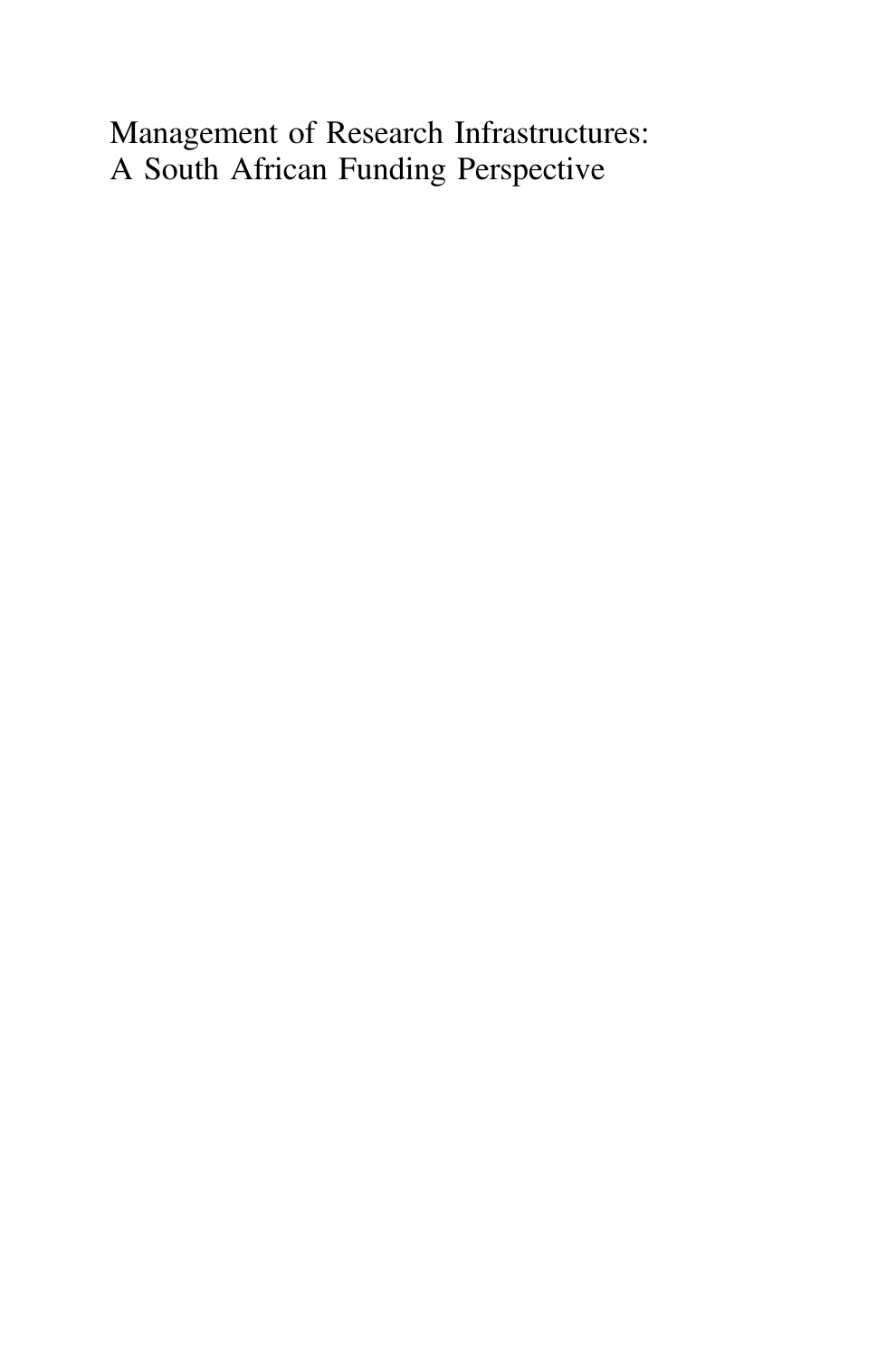# Management of Research Infrastructures: A South African Funding Perspective



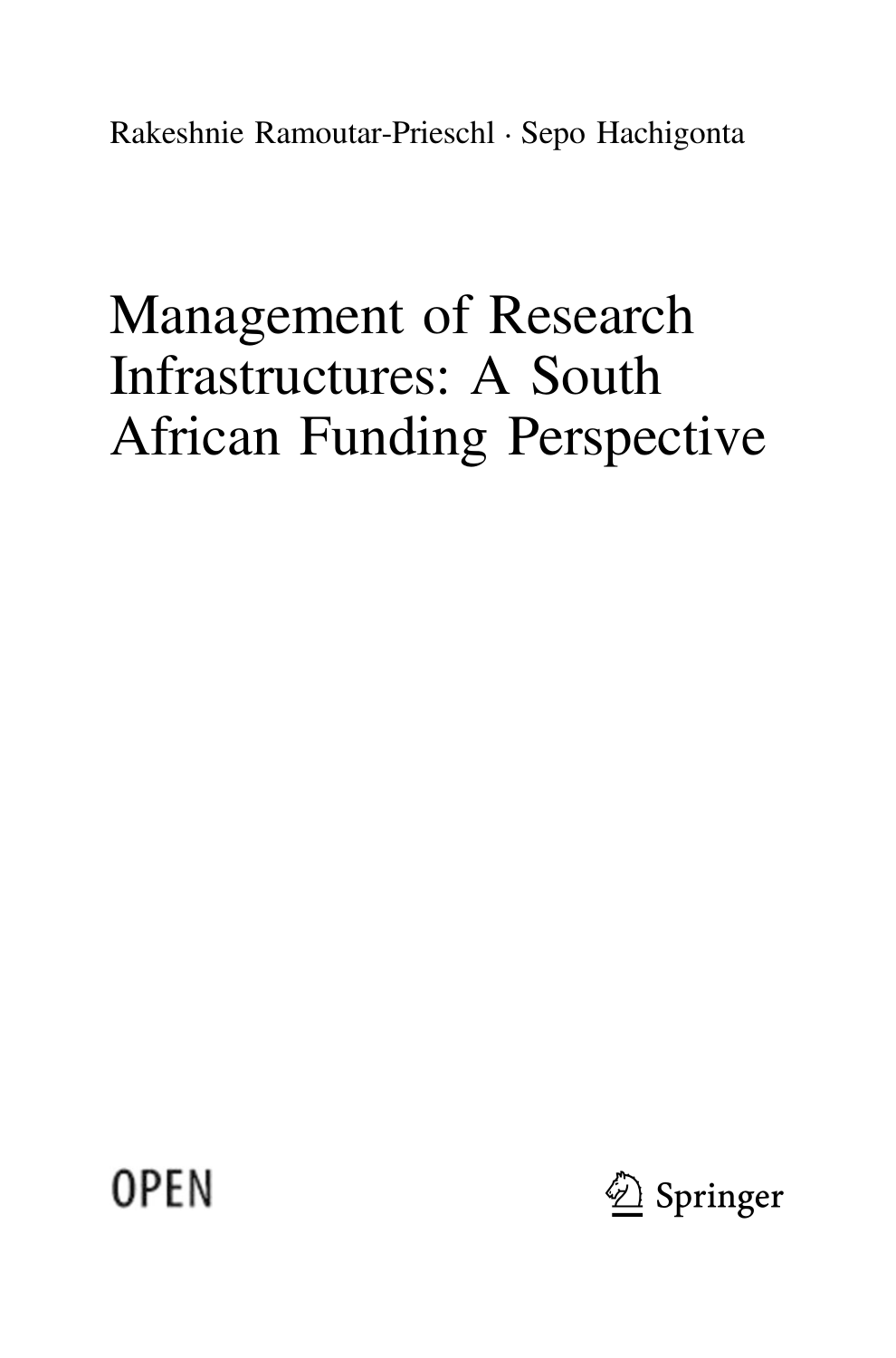Rakeshnie Ramoutar-Prieschl Department of Research and Innovation University of Pretoria Pretoria, South Africa

Sepo Hachigonta Strategy, Planning and Partnerships National Research Foundation Pretoria, South Africa



ISBN 978-3-030-37280-4 ISBN 978-3-030-37281-1 (eBook) <https://doi.org/10.1007/978-3-030-37281-1>

© The Editor(s) (if applicable) and The Author(s) 2020, corrected publication 2020. This book is an open access publication.

Open Access This book is licensed under the terms of the Creative Commons Attribution 4.0 International License ([http://creativecommons.org/licenses/by/4.0/\)](http://creativecommons.org/licenses/by/4.0/), which permits use, sharing, adaptation, distribution and reproduction in any medium or format, as long as you give appropriate credit to the original author(s) and the source, provide a link to the Creative Commons license and indicate if changes were made.

The images or other third party material in this book are included in the book's Creative Commons license, unless indicated otherwise in a credit line to the material. If material is not included in the book's Creative Commons license and your intended use is not permitted by statutory regulation or exceeds the permitted use, you will need to obtain permission directly from the copyright holder.

The use of general descriptive names, registered names, trademarks, service marks, etc. in this publication does not imply, even in the absence of a specific statement, that such names are exempt from the relevant protective laws and regulations and therefore free for general use.

The publisher, the authors and the editors are safe to assume that the advice and information in this book are believed to be true and accurate at the date of publication. Neither the publisher nor the authors or the editors give a warranty, expressed or implied, with respect to the material contained herein or for any errors or omissions that may have been made. The publisher remains neutral with regard to jurisdictional claims in published maps and institutional affiliations.

This Springer imprint is published by the registered company Springer Nature Switzerland AG The registered company address is: Gewerbestrasse 11, 6330 Cham, Switzerland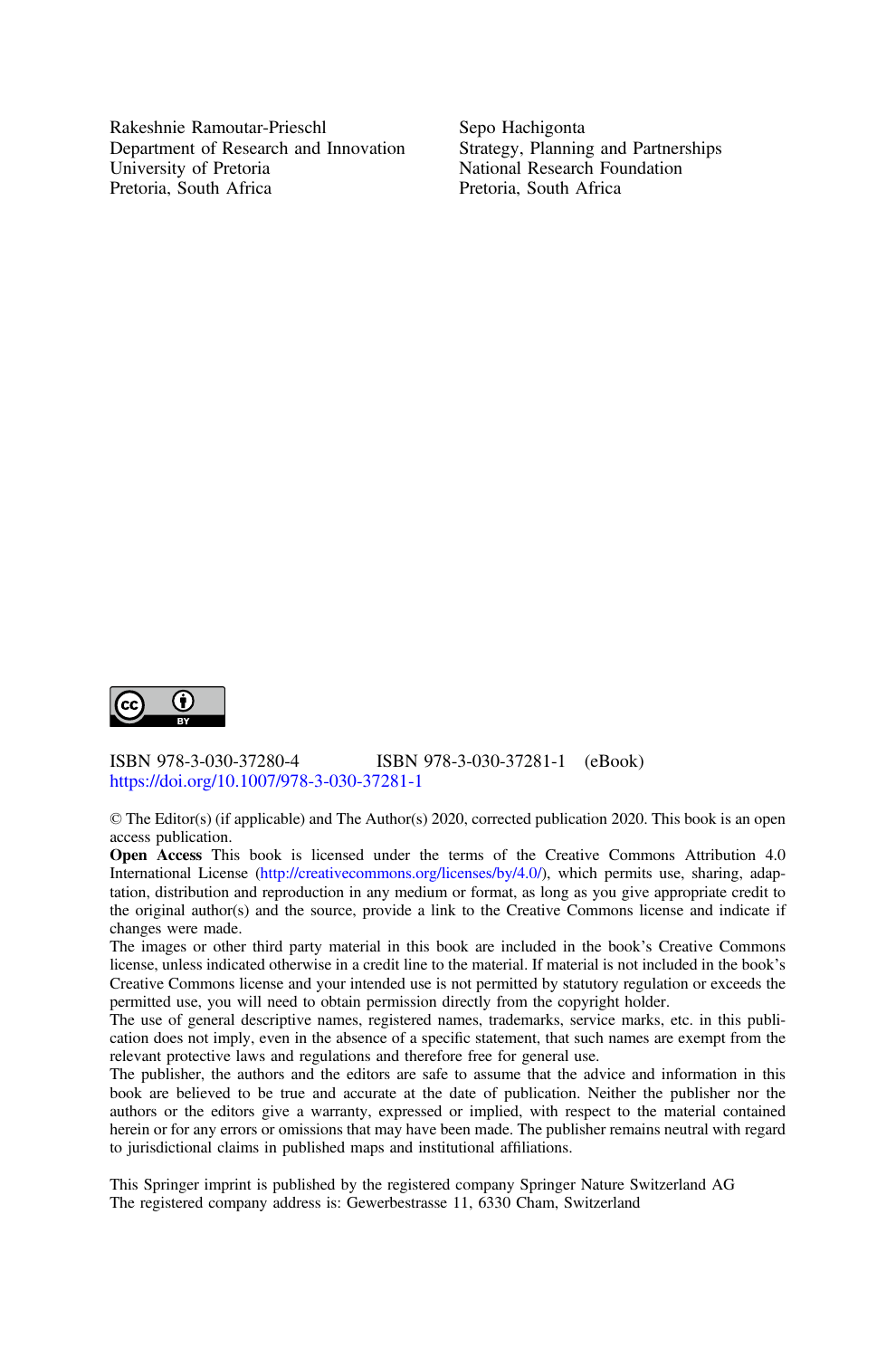#### Foreword by Daniel Adams

The successful provision of infrastructure for science, technology and innovation (STI) in South Africa is at three levels of engagement, viz. (i) government and policy level; (ii) the funding agency level; and (iii) the implementation level, at research-performing institutions. Adequate levels of funding and effective support and coordination at all levels are a prerequisite for establishing and maintaining research infrastructure (RI) platforms, which is a critical enabler to the knowledge triangle and a vibrant research ecosystem. Central to the provision of RI is the adoption of appropriate mechanisms geared towards enhancing partnerships between the public and private sectors, that aid the development of a vibrant STI ecosystem. The success to sustaining such vibrancy hinges on the development and retention of the scarce, yet highly skilled and trained scientists, operators, technicians, engineers and specialists. Such human resources must receive priority attention and investment in order to maintain research and development activities at the globally competitive level.

This book provides an overview of the STI landscape in South Africa and succinctly outlines how the provision of RI has the potential to play a catalytic role in the advancement of STI endeavours. In addition, this book acts as a useful resource to ignite collaborative discussions and strengthen partnerships with sister countries on the African continent through the sharing of good practices and learnings of the National Research Foundation and the Department of Science and Innovation (DSI), in the management of RI grants.

> Daniel Adams, Ph.D. Chief Director Department of Science and Technology Basic Sciences and Infrastructure Pretoria, South Africa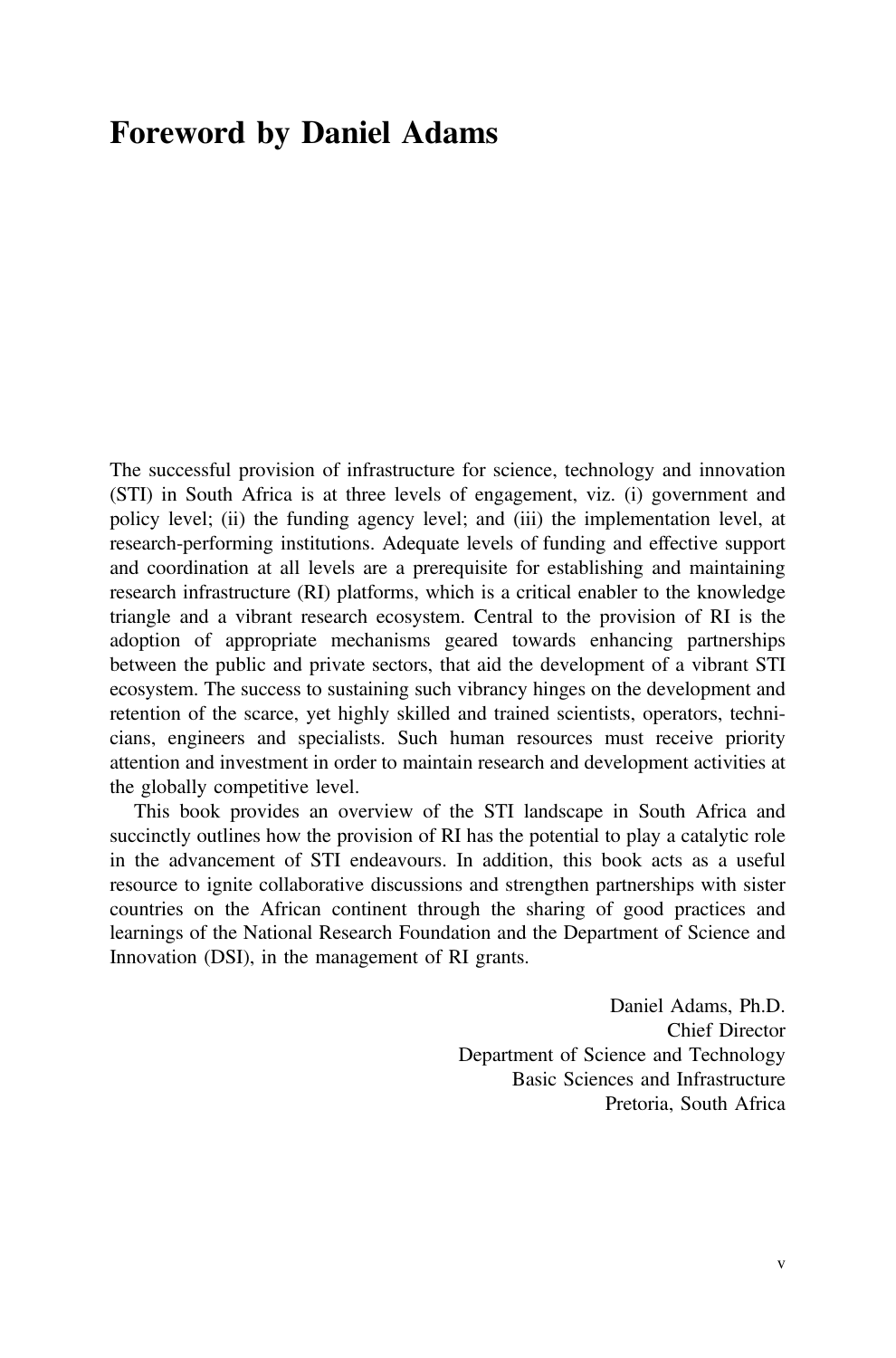#### Foreword by Clifford Nxomani

Science, technology and innovation is a key part of the national developmental agenda and has been identified as a driver for socio-economic transformation in South Africa. Essential to realising a transformed society is the need to strategically invest in STI and effectively implement programmes that support research excellence and human capacity development.

Research equipment and infrastructures play an important part in the STI value chain. Considering this imperative role, the South African government, through the DSI and the National Research Foundation (NRF), invests and coordinates RI platforms in support of the STI agenda. For example, the establishment of the South African Radio Astronomy Observatory (SARAO) consolidates South Africa's investments in radio astronomy, further reinforcing the country and the continent as a key player in the field.

Faced with limited financial, human and infrastructural resources, the regional coordination of research infrastructure is becoming particularly vital in Africa. This book is relevant to stakeholders with an interest in the investment and management of research infrastructure and equipment in Africa. In addition, the book showcases lessons, gaps and opportunities at the strategic and operational levels, for regional governments, research funding agencies and the scientific community.

> Clifford Nxomani, Ph.D. Deputy Chief Executive Officer National Research Infrastructure Platforms National Research Foundation Cape Town, South Africa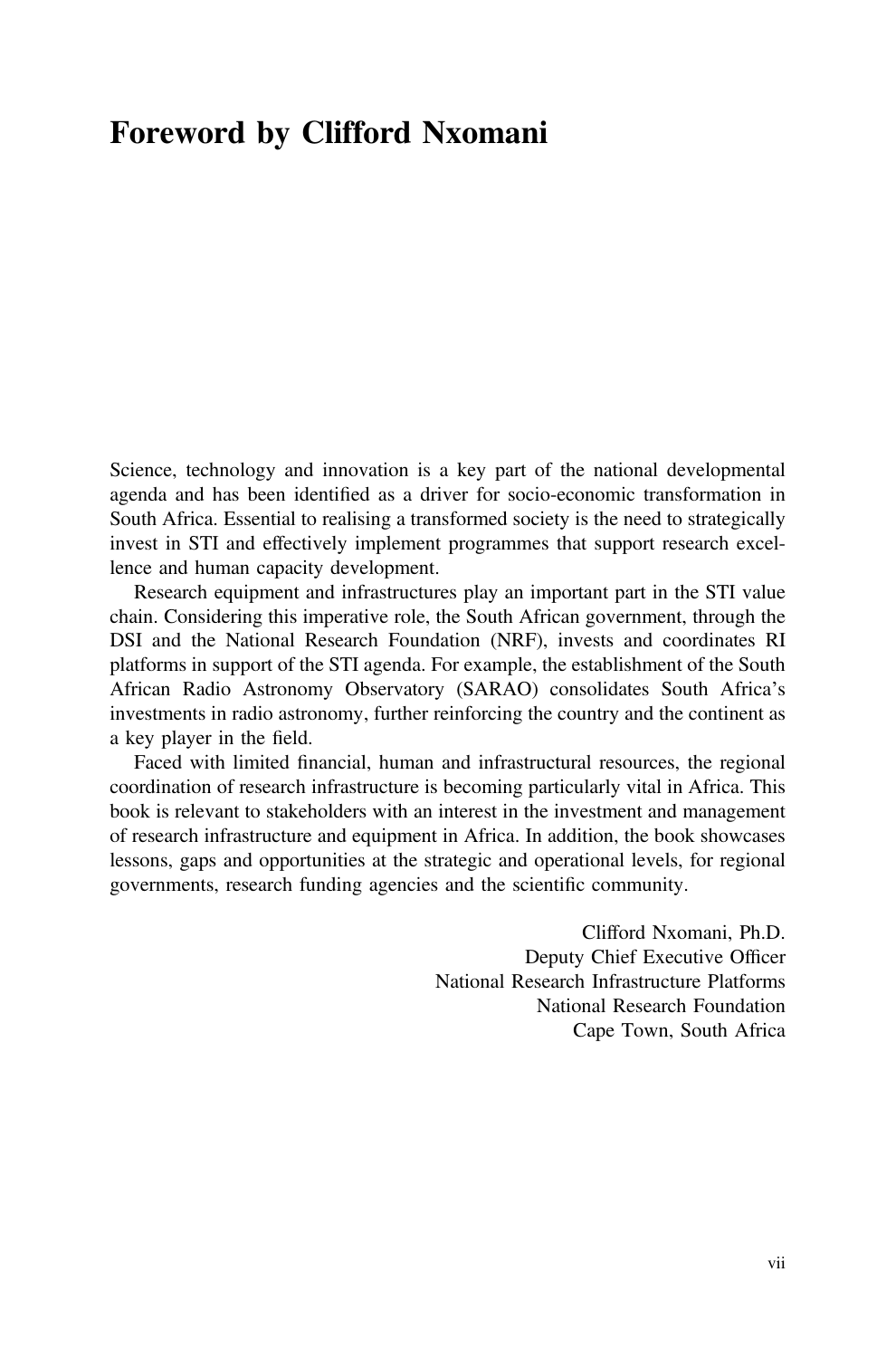### Preface

This book provides an overview of the building blocks necessary for managing, steering and guiding the establishment of a RI. It acts as a reference tool for RI investment, access and management at the academic, grants management, agency and policy level. This book is also useful for the research community, students, research-performing entities and the private sector who have a keen interest in understanding the approaches and opportunities linked to the establishment, maintenance and management of RI platforms.

Although RI investments over the past ten years have improved in South Africa, the system is still overwhelmed by challenges which not only require continued financial investments but also strong governance, skilled human resources, management and monitoring and evaluation structures. A holistic view of RI investment is presented in this book by mapping the granting cycles from a funding agency perspective. The strides undertaken and lessons learnt over the past decade within the science and technology sector in South Africa are further highlighted, while taking account a more dynamic and sustainable RI ecosystem in the future.

An emergent observation over the past decade, is that the investment into research equipment cannot be considered in isolation. Parallel investments in (i) human capital development, including the upskilling and training of the next generation of researchers; (ii) operational costs; and (iii) costs relating to sustainability which includes upgrades and maintenance, as well as building and/or renovating suitable physical infrastructures to house the research equipment, are critical for enhancing impact.

This book therefore provides a tool for the (i) development of STI policies that enable the provision of RI funding and (ii) the establishment and management of relevant RI funding instruments. Furthermore, this book defines the requirements for the sustainable management of research equipment across its life cycle and is structured as follows:

Chapter 1 provides an overview of how the investment in RI contributes to the realisation of a vibrant national system of innovation and also describes the South African higher education landscape, which remains differentiated. It further makes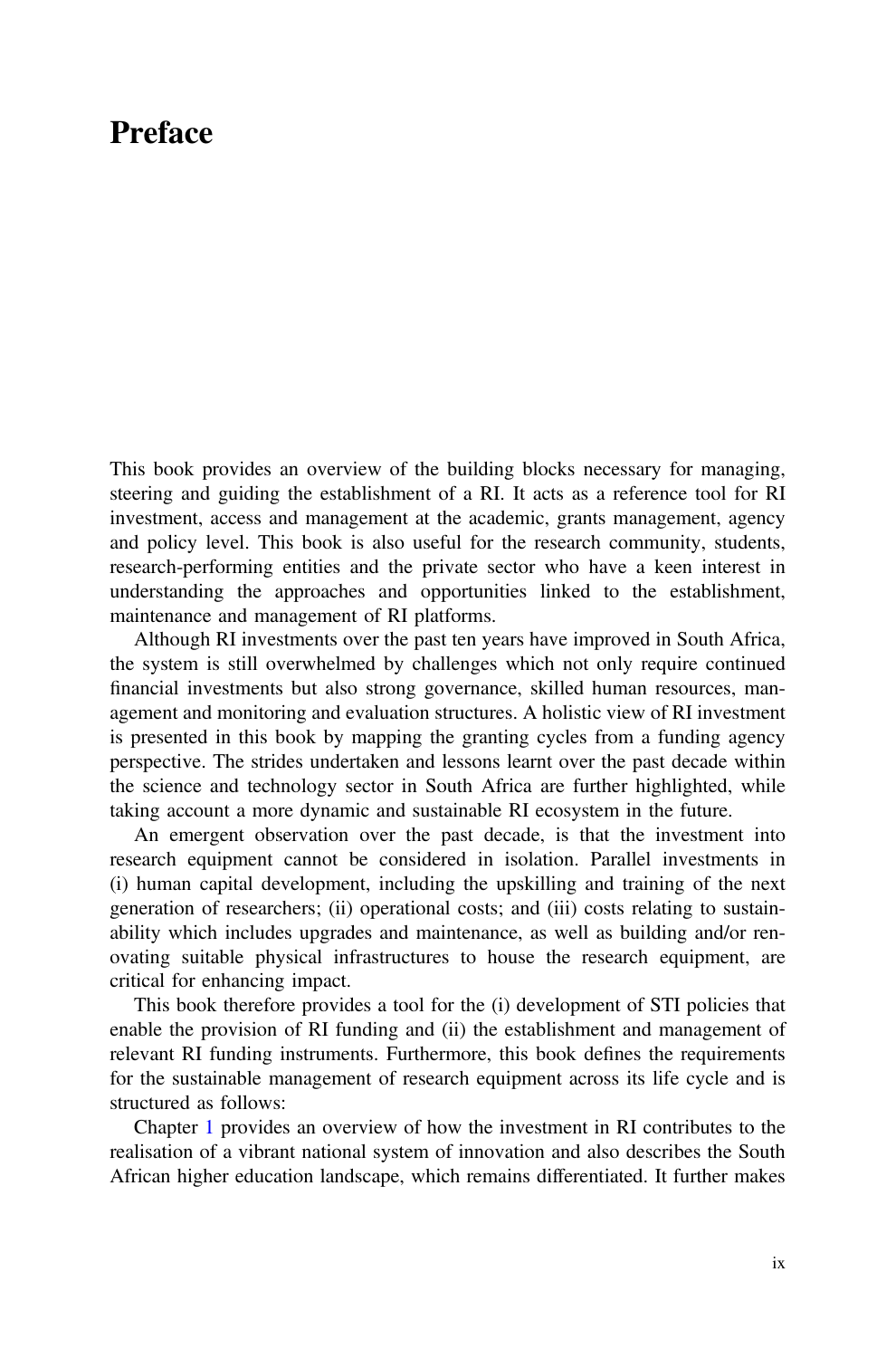reference to the RI funding strategy of the National Research Foundation and maps the infrastructure requirements and investment across the innovation value chain.

Chapter 2 provides a contextual background to the approaches employed to investing in RIs. Subsequently, this chapter zooms into the approaches adopted in South Africa for the identification of categories of RI funding, with due acknowledgement to the principles of the innovation value chain.

Chapter 3 focuses on processes employed by public funding agencies in the awarding of RI grants across the granting life cycle, spanning the pre-grant award to post-grant award and project closeout phases.

Chapter 4 explores some of the conditions that are linked to RI grants, using the National Research Foundation as a case study. This extends to how RI grants will be used and the roles and responsibilities of the research institution at which the equipment will be housed. The tail end of this chapter presents some key considerations from ethical issues and intellectual property management, to data storage, usage and management.

Chapter 5 maps the skills required to optimally and sustainably manage research equipment. This chapter defines the scarce skills and qualifications that are critical for managing and maintaining research equipment. Central to this chapter is the development of a robust succession plan to ensure that the pipeline for the development of critical scarce skills is maintained.

Chapter 6 explores activities linked to monitoring and evaluation, from risk management to reporting, site visits and technical audits. This chapter also makes the proposition for establishing a database which will serve as a central repository for information relating to the investment in RI within a specific country.

Chapter 7 defines the essential elements for the sustainable management of RI, including the human resources required to manage and maintain research equipment; ensuring that the infrastructural requirements are addressed to support access by various users; as well as the data and financial management of research equipment.

The final chapter concludes by drawing on challenges and presenting recommendations based on the National Research Foundation's journey over the past decade in the management of RI grants.

In summary, the book provides guidance on the building blocks necessary for steering and guiding the establishment and management of RI frameworks from a South African perspective. The book will also be a useful resource for public funding agencies in Africa linked to the Science Granting Councils Initiative in sub-Saharan Africa (SGCI).

Pretoria, South Africa **Rakeshnie Ramoutar-Prieschl** Sepo Hachigonta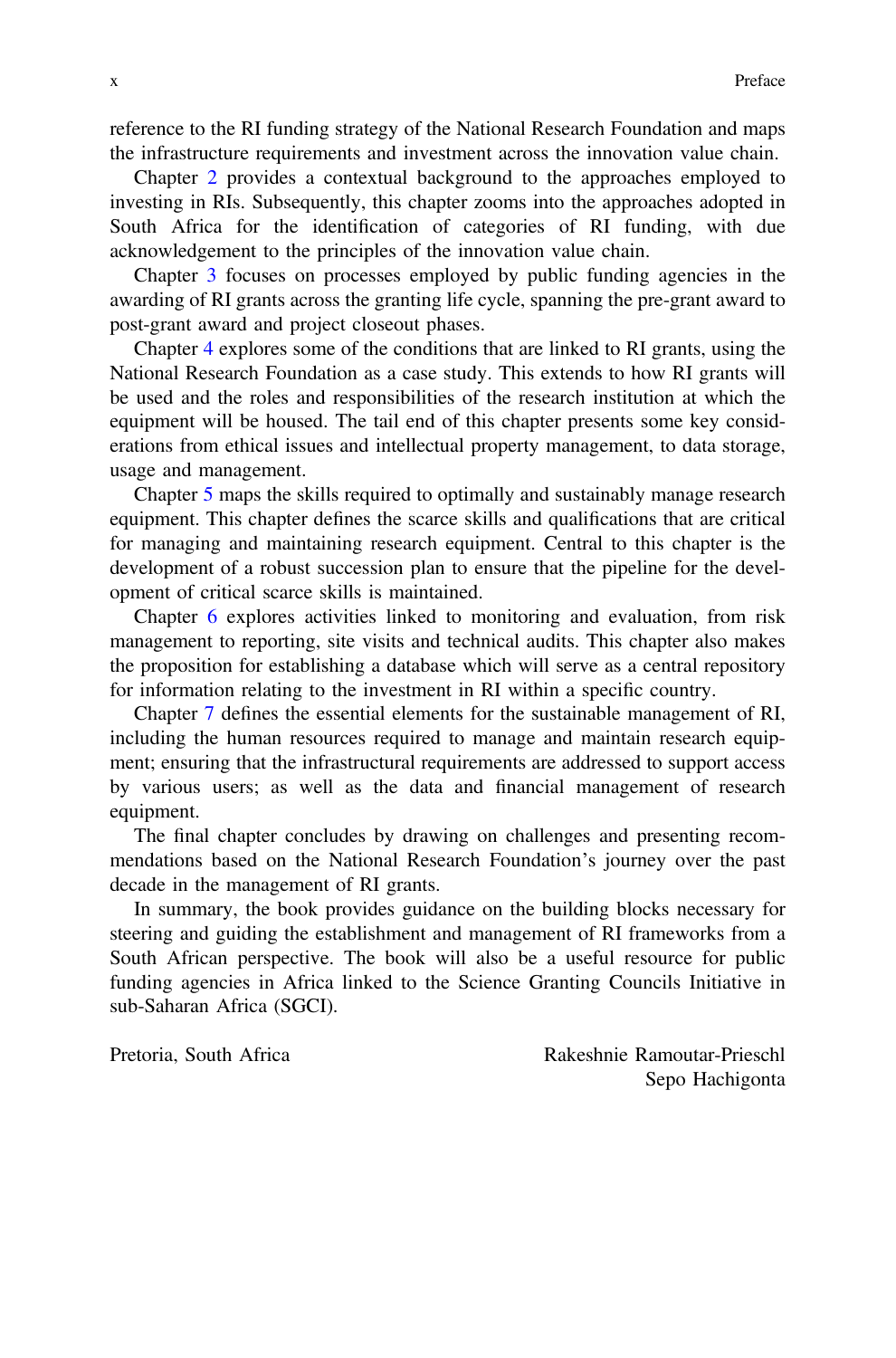## Acknowledgements

- National Research Foundation under the leadership of Dr. Molapo Qhobela
- Dr. Clifford Nxomani, Deputy CEO: National Research Infrastructure Platforms (NRIP), National Research Foundation
- Dr. Gansen (Dorsamy) Pillay, Deputy CEO: Research and Innovation Support and Advancement (RISA), National Research Foundation
- Dr. Daniel Adams, Chief Director, Department of Science and Innovation
- Prof. Angus I. Kirkland, University of Oxford
- Prof. Jannie H. Neethling, Nelson Mandela University
- Ms. Georgiet Hammond, National Research Foundation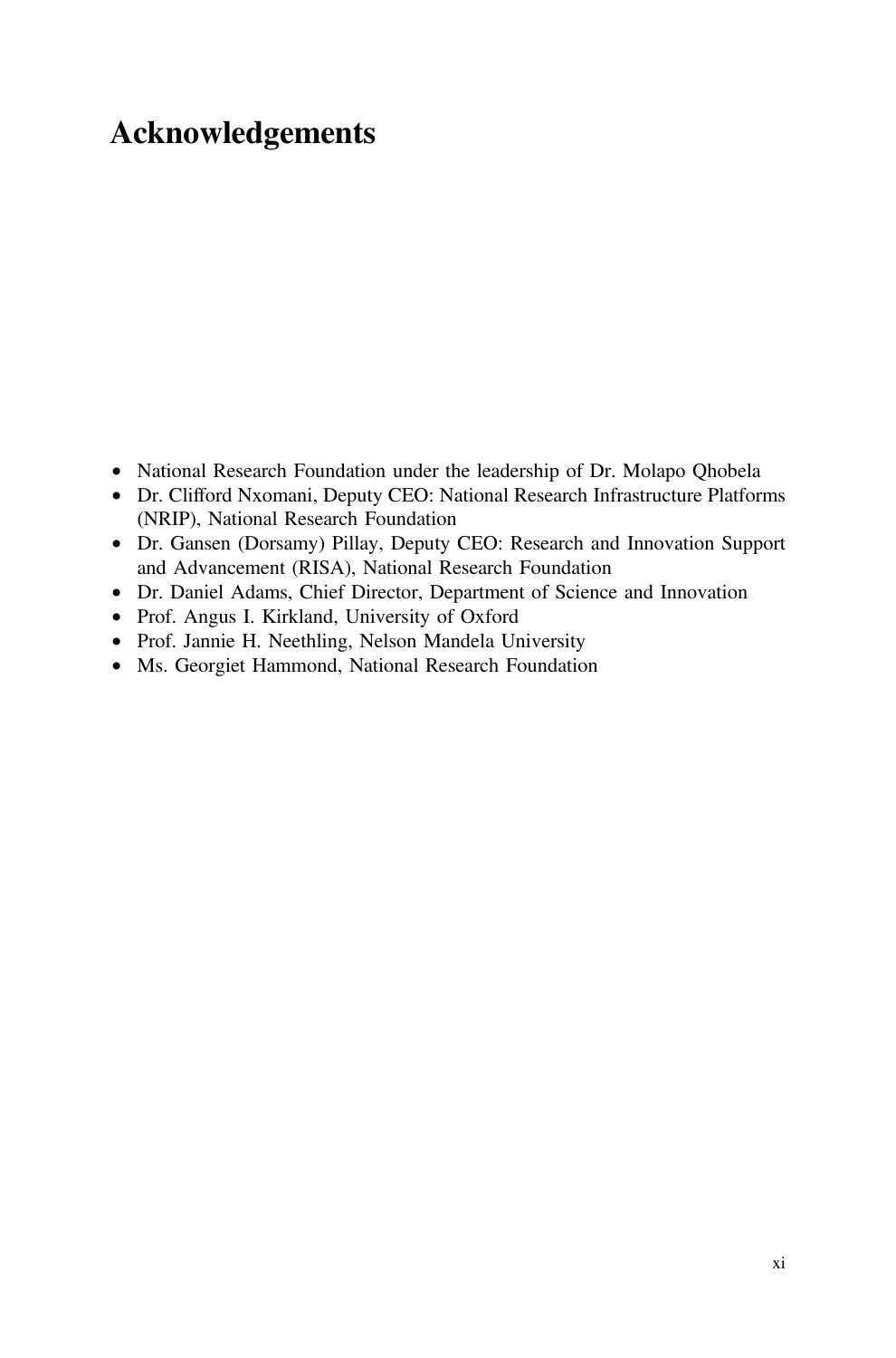### **Contents**

| $\mathbf{1}$ | $\mathbf{1}$ |                                                                                                       |              |
|--------------|--------------|-------------------------------------------------------------------------------------------------------|--------------|
|              | 1.1          |                                                                                                       | $\mathbf{1}$ |
|              | 1.2.         |                                                                                                       | 3            |
|              | 1.3          | An Overview of the STI Policy and Strategy Landscape                                                  |              |
|              |              |                                                                                                       | 6            |
|              | 1.4          | Role of the Funding Agency in the STI Policy Landscape                                                |              |
|              |              |                                                                                                       | 10           |
|              | 1.5          | Navigating a Differentiated Higher Education Landscape                                                | 11           |
|              | 1.6          | Overview of Research Infrastructure Investments                                                       |              |
|              |              |                                                                                                       | 15           |
|              | 1.7          |                                                                                                       | 15           |
|              |              |                                                                                                       | 17           |
| $\mathbf{2}$ |              | <b>Classification of RI Investment Areas in South Africa </b>                                         | 21           |
|              | 2.1          | Approaches to Research Infrastructure Investment                                                      | 21           |
|              | 2.2          | Process for Acquiring RI                                                                              | 23           |
|              | 2.3          | Classification of RIS in South Africa                                                                 | 24           |
|              |              | Well-Founded Laboratory Research Equipment<br>2.3.1                                                   | 25           |
|              |              | Scientific Equipment<br>2.3.2                                                                         | 26           |
|              |              | Specialised Facilities<br>2.3.3                                                                       | 28           |
|              |              | 2.3.4<br>High-End Infrastructure                                                                      | 29           |
|              |              | Global Research Infrastructures<br>2.3.5                                                              | 31           |
|              |              | 2.3.6<br>$Cyber-Infrastructure \ldots \ldots \ldots \ldots \ldots \ldots \ldots \ldots \ldots \ldots$ | 35           |
|              | 2.4          |                                                                                                       | 39           |
|              |              |                                                                                                       | 39           |
| 3            |              | Process for Awarding RI Grants                                                                        | 41           |
|              | 3.1          | Pre-grant Award Phase                                                                                 | 41           |
|              | 3.2          |                                                                                                       |              |
|              |              | 3.2.1                                                                                                 | 42<br>43     |
|              |              | 3.2.2                                                                                                 | 44           |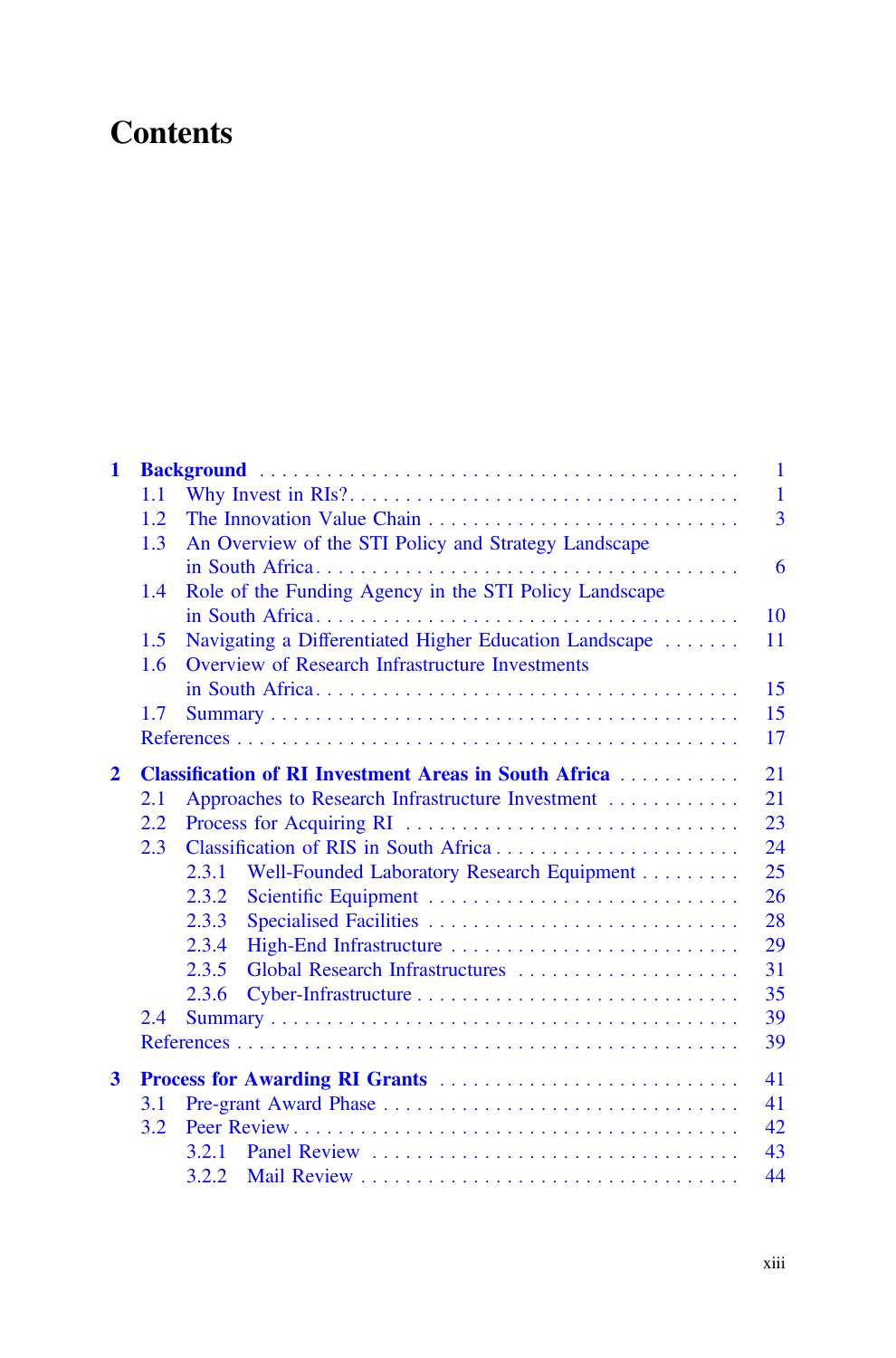|   | 3.3 |                                                         | 45       |
|---|-----|---------------------------------------------------------|----------|
|   | 3.4 |                                                         | 46       |
|   |     |                                                         | 47       |
|   | 3.5 |                                                         | 47       |
|   | 3.6 | Project Close Out Phase                                 | 49       |
|   | 3.7 |                                                         | 49       |
|   |     |                                                         | 49       |
| 4 |     | Conditions of Grant Award                               | 51       |
|   | 4.1 |                                                         | 51       |
|   | 4.2 |                                                         | 51       |
|   | 4.3 |                                                         | 52       |
|   | 4.4 |                                                         | 52       |
|   | 4.5 |                                                         | 53       |
|   | 4.6 |                                                         | 53       |
|   | 4.7 |                                                         | 54       |
|   |     |                                                         | 54       |
|   |     |                                                         | 54       |
|   | 4.8 |                                                         | 55       |
|   | 4.9 |                                                         | 55       |
|   |     |                                                         | 56       |
| 5 |     | <b>Skills Required for Managing Research Equipment </b> | 57       |
|   | 5.1 |                                                         | 57       |
|   | 5.2 |                                                         | 58       |
|   | 5.3 |                                                         | 58       |
|   | 5.4 |                                                         | 58       |
|   | 5.5 |                                                         | 59       |
|   | 5.6 |                                                         | 60       |
|   | 5.7 |                                                         | 62       |
|   |     |                                                         | 63       |
|   |     |                                                         |          |
| 6 |     | Monitoring, Evaluation and Risk Management.             | 65       |
|   | 6.1 | Monitoring and Evaluation                               | 65       |
|   | 6.2 |                                                         | 67       |
|   | 6.3 |                                                         | 68       |
|   | 6.4 |                                                         | 70       |
|   | 6.5 |                                                         | 72<br>75 |
|   | 6.6 |                                                         |          |
|   |     |                                                         | 75       |
| 7 |     | The Sustainable Management of Research Equipment        | 77       |
|   | 7.1 |                                                         | 78       |
|   | 7.2 |                                                         | 79       |
|   | 7.3 | Infrastructure to House Research Equipment              | 80       |
|   | 7.4 |                                                         | 81       |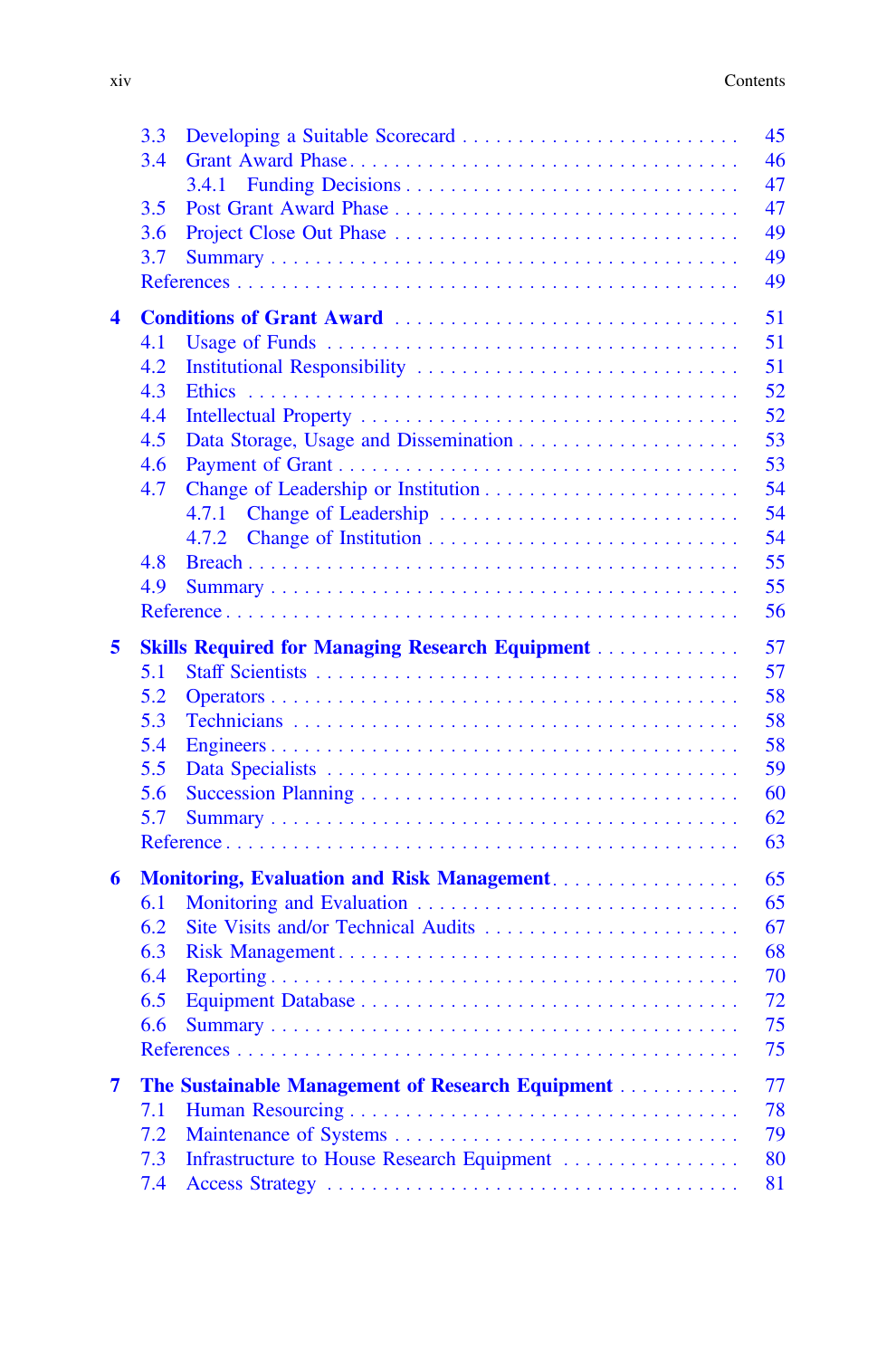#### Contents xv

|                                                                        | 7.5 |  | 82 |  |  |  |  |  |  |
|------------------------------------------------------------------------|-----|--|----|--|--|--|--|--|--|
|                                                                        | 7.6 |  | 84 |  |  |  |  |  |  |
|                                                                        | 7.7 |  | 89 |  |  |  |  |  |  |
|                                                                        |     |  | 90 |  |  |  |  |  |  |
| 8                                                                      |     |  | 91 |  |  |  |  |  |  |
|                                                                        | 8.1 |  | 91 |  |  |  |  |  |  |
|                                                                        | 82  |  | 94 |  |  |  |  |  |  |
|                                                                        | 8.3 |  | 97 |  |  |  |  |  |  |
| <b>Correction to: Monitoring, Evaluation and Risk Management</b><br>C1 |     |  |    |  |  |  |  |  |  |
| 99                                                                     |     |  |    |  |  |  |  |  |  |
|                                                                        |     |  |    |  |  |  |  |  |  |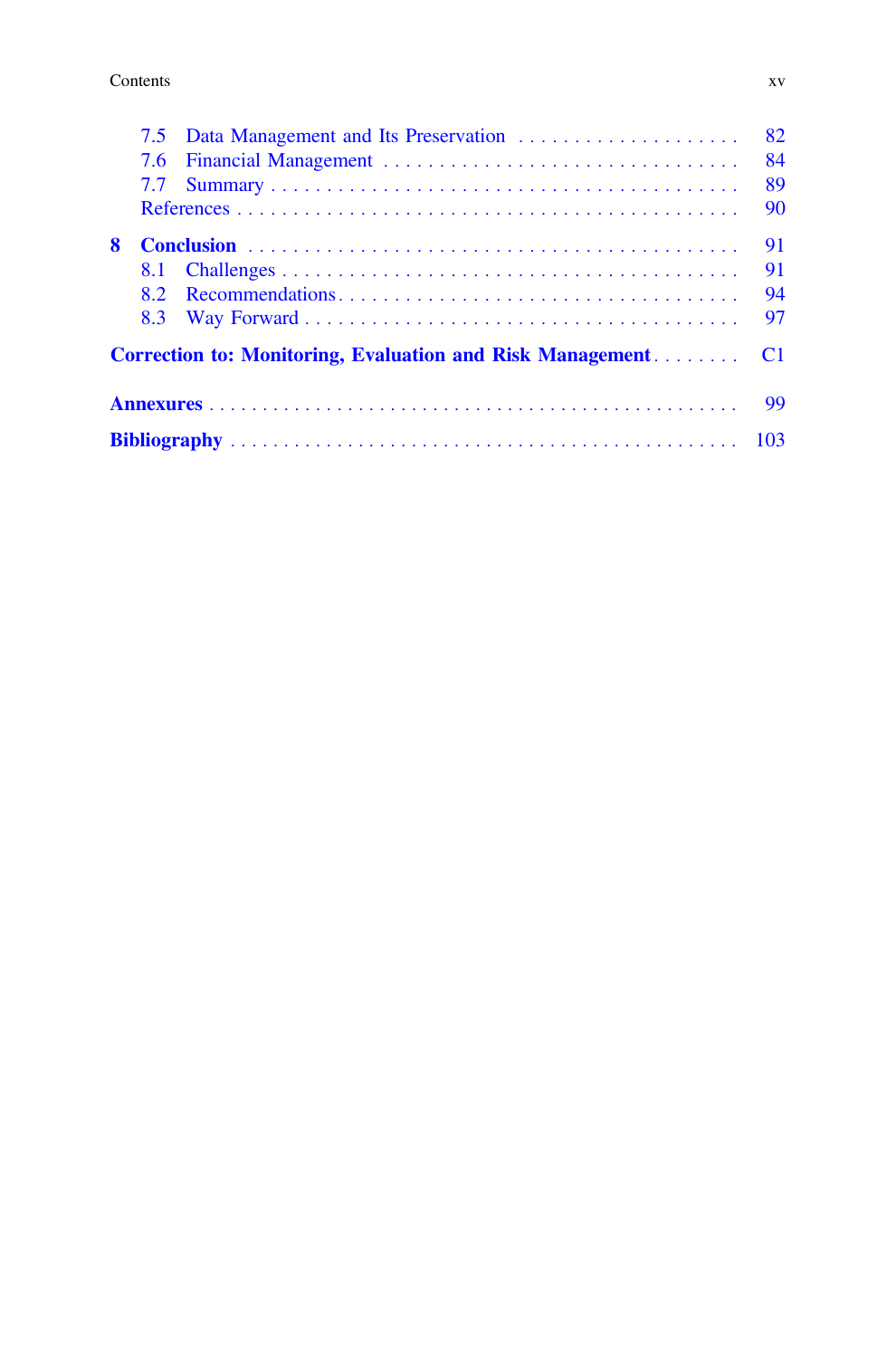### About the Authors



Dr. Rakeshnie Ramoutar-Prieschl obtained her doctorate in business management and her master's in biotechnology. As an academic, she has lectured, tutored and mentored both undergraduate and postgraduate students. In addition, she has served on various committees including the National Science and Technology Forum Awards and the Nanotechnology Public Engagement Programme, and has served on various advisory boards and steering committees including the Centre for High Resolution Transmission Electron Microscopy. She is Member of the Executive Committee for the Organisation of Women in Science in Developing Countries and Chair of the Board of Trustees for Child Welfare South Africa. She previously led the research infrastructure (RI) portfolio for over 11 years, as a Director at the National Research Foundation. While at the NRF, she developed a number of policies, strategies and frameworks that has provided the foundation for establishing, nurturing and sustaining a number of RI platforms in the country. She has also worked in vaccine development and has held various management positions including working at the Desmond Tutu TB and HIV Centre. She currently is Head of Research Capacity Development at the University of Pretoria where she is accountable for the full portfolio of grant support and strategic interventions for early career academics (ECAs). She has been the recipient of numerous grants to develop and strengthen the track record of ECAs at the university.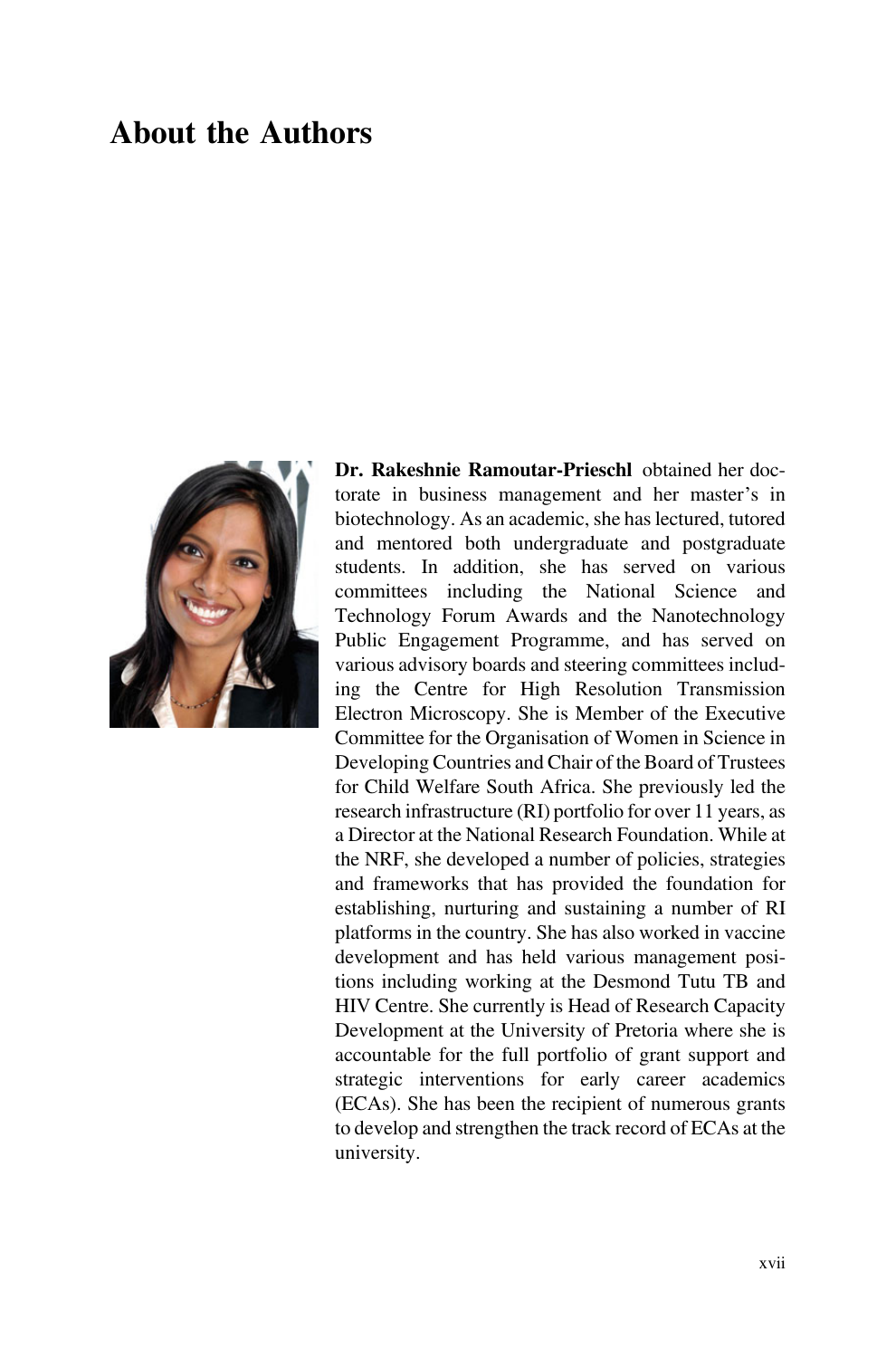

Dr. Sepo Hachigonta holds a master's and a doctoral degree in environmental science from the University of Cape Town. He is currently Director of Strategic Partnerships at the National Research Foundation (NRF) of South Africa. His interests span a number of trans-disciplinary fields from environmental and agriculture systems, to research policy that impact the continent's science, technology and innovation landscape. He has extensive networks with over 20 countries on the African continent. This is evident by his contributions in developing system analysis expertise aimed at addressing current global challenges through various programmes such as the Southern African Systems Analysis Centre (SASAC), a multi-year initiative that takes cognisance multi-level system analysis capacity interventions and a comprehensive approach to policy-related activities in Southern Africa. Additionally, he has been instrumental in spearheading South Africa's participation in regional and international bodies including the Science Granting Council Initiative (SGCI), the International Science Council (ISC) and the International Institute for Applied Systems Analysis (IIASA). Prior to joining the NRF, he was Programme Manager at FANRPAN, a regional policy analysis network on food security and agricultural based in Pretoria.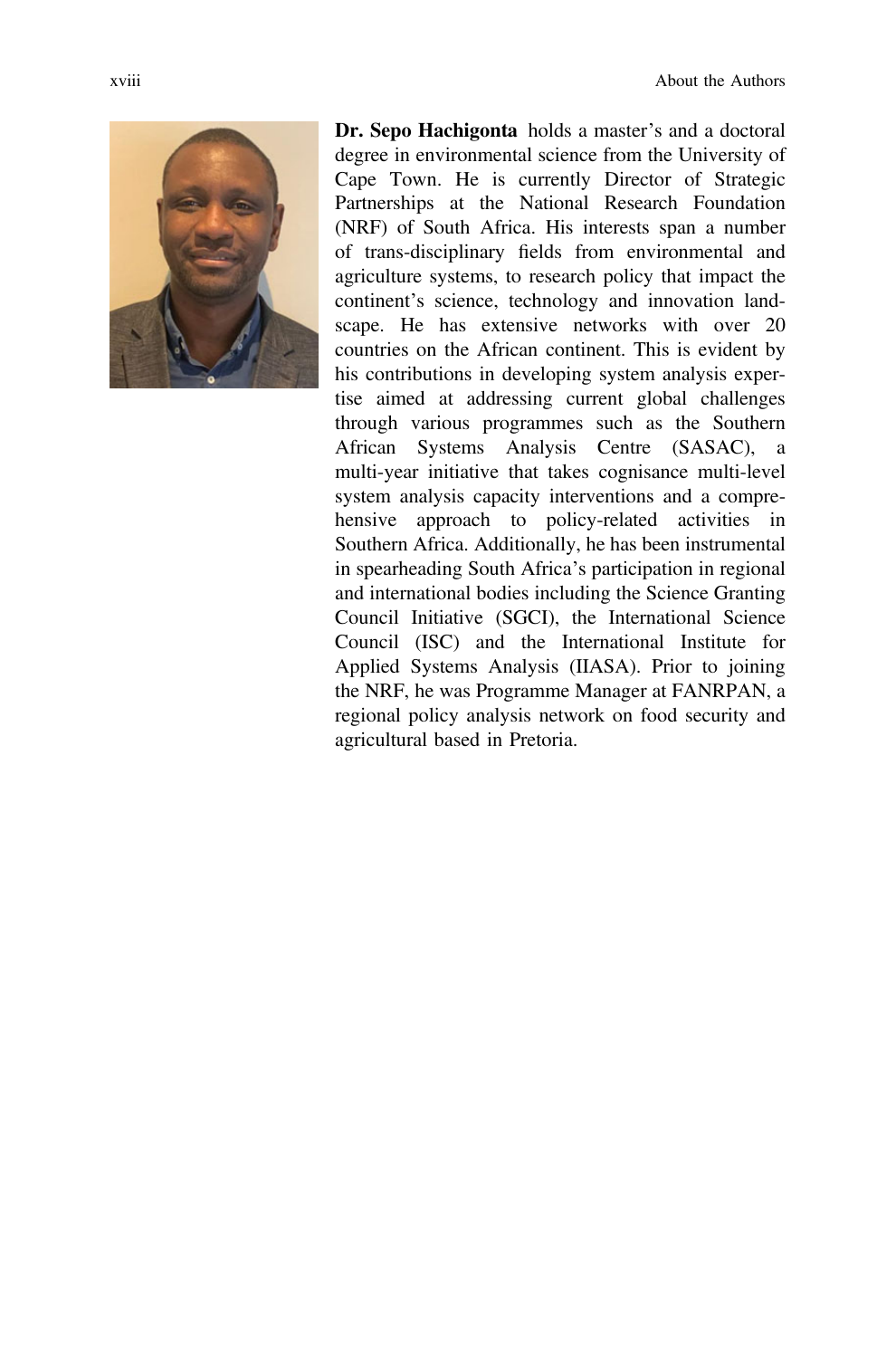## Abbreviations

| AGI            | Access to Global Infrastructure                                 |
|----------------|-----------------------------------------------------------------|
| <b>BAC</b>     | <b>Bid Award Committee</b>                                      |
| <b>BEC</b>     | <b>Bid Evaluation Committee</b>                                 |
| <b>BSC</b>     | <b>Bid Specification Committee</b>                              |
| <b>CERN</b>    | European Organisation for Nuclear Research                      |
| <b>CHPC</b>    | Centre for High Performance Computing                           |
| CoG            | <b>Conditions of Grant Award</b>                                |
| $Co-PI$        | Co-Principal Investigator                                       |
| <b>CPA</b>     | <b>Consumer Protection Act</b>                                  |
| <b>CPI</b>     | Consumer Price Index                                            |
| <b>CV</b>      | Curriculum Vitae                                                |
| <b>DHET</b>    | South African Department of Higher Education and Training       |
| <b>DIRISA</b>  | Data Intensive Research Initiative of South Africa              |
| <b>DSI</b>     | South African Department of Science and Innovation              |
| <b>ERM</b>     | <b>Enterprise Risk Management</b>                               |
| EU             | European Union                                                  |
| <b>FIB-SEM</b> | Focused Ion Beam-Scanning Electron Microscope                   |
| <b>GRI</b>     | Global Research Infrastructure(s)                               |
| <b>GSO</b>     | Group of Senior Officials on GRIs                               |
| <b>HCD</b>     | Human Capital Development                                       |
| <b>HDI</b>     | Historically Disadvantaged Institutions (or Individuals)        |
| Hons           | Honours Degree (Year 4, post a three-year undergraduate degree) |
| <b>HRTEM</b>   | High-Resolution Transmission Electron Microscope                |
| <b>ICT</b>     | Information and Communications Technology                       |
| <b>IP</b>      | <b>Intellectual Property</b>                                    |
| <b>IT</b>      | <b>Information Technology</b>                                   |
| <b>JCC</b>     | Joint Coordinating Committee                                    |
| <b>JINR</b>    | Joint Institute of Nuclear Research                             |
| <b>KPI</b>     | Key Performance Indicator                                       |
| <b>LHC</b>     | Large Hydrogen Collider                                         |
|                |                                                                 |